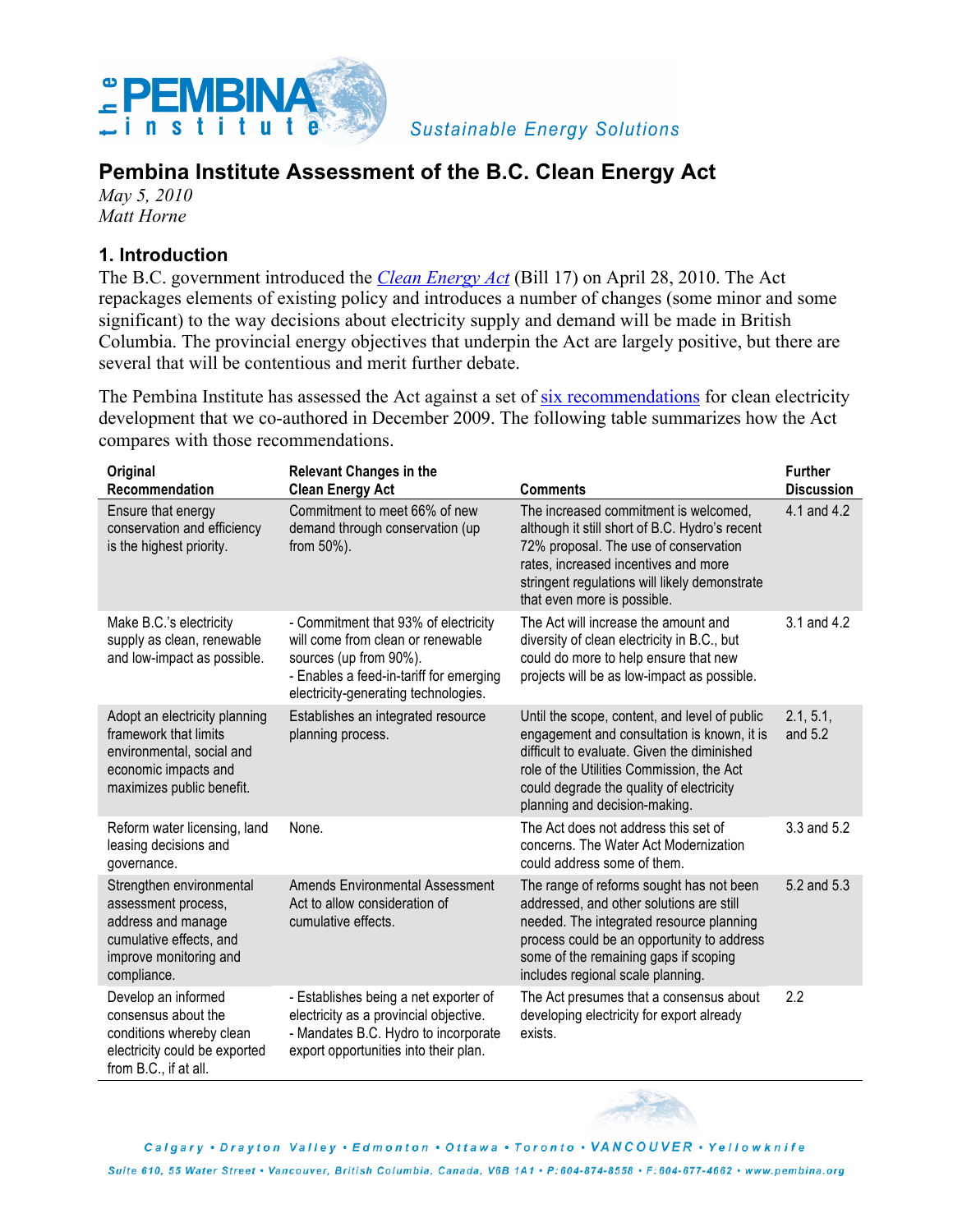The remainder of this assessment is structured as follows:

- Section 2 discusses the major changes introduced in the Act.
- Section 3 highlights other notable changes introduced in the Act.
- Section 4 profiles positive elements of B.C.'s energy policy that have been strengthened in the Act.
- Section 5 details key issues that were not addressed by the Act.

#### **2. The Major Changes that Deserve Further Debate**

#### *2.1. Diminished role for the B.C. Utilities Commission*

<u>.</u>

The Act shifts decision-making power from the B.C. Utilities Commission to the B.C. Cabinet for most decisions about how much electricity will be produced in the province. Cabinet decisions in this regard are expected to be based on the results of an integrated resource planning process conducted by B.C. Hydro.

This is an important change because the Utilities Commission has been the forum for public scrutiny of past B.C. Hydro plans. The loss of this valuable oversight and review function is a cause for concern. As an administrative tribunal, the Utilities Commission has a level of expertise and insight that has generally resulted in a positive contribution to decision-making in the interests of British Columbians. Whether or not the integrated planning process can help fill this void will depend in large part on the quality of the planning process conducted by B.C. Hydro. If the planning process is robust and includes broad-based and meaningful input, the plans provided to government could approximate or, optimistically, improve the current approach. Alternatively, if the planning process is not broadly scoped and resourced, or if it doesn't seek and account for extensive public input, the plan presented to Cabinet will be weak relative to the current system.

It is difficult to predict exactly how B.C. Hydro will scope and conduct those planning processes because, apart from some specific elements (e.g. requirements for B.C. Hydro to provide a description of the consultations conducted and a description of export opportunities), the Act doesn't prescribe how planning should be conducted. The only current requisite for quality is that the plan be "consistent with good utility practice."

Three areas in which the planning process is likely to be inadequate are: 1) the decision to build Site C, 2) the decision to build the Northwest Transmission Line and 3) the decision to build electricity for export. While these decisions would likely be included in B.C. Hydro's planning process, the ability to debate them in that process will be severely hindered by the government's predetermination that the projects will be moving ahead.<sup>1</sup> By prematurely making these decisions, the government is essentially defining the future of B.C.'s electricity system with no further public input at the planning stage or independent oversight and review. Unless addressed, these will be significant missed opportunities to develop a more cohesive provincial electricity strategy.

<sup>1</sup> Backgrounder – Pursuing Export Opportunities: http://www.mediaroom.gov.bc.ca/DisplayEventDetails.aspx?eventId=490 Fact Sheet - Northwest Transmission Line: http://www.mediaroom.gov.bc.ca/DisplayEventDetails.aspx?eventId=490 Fact Sheet – Site C: http://www.mediaroom.gov.bc.ca/DisplayEventDetails.aspx?eventId=490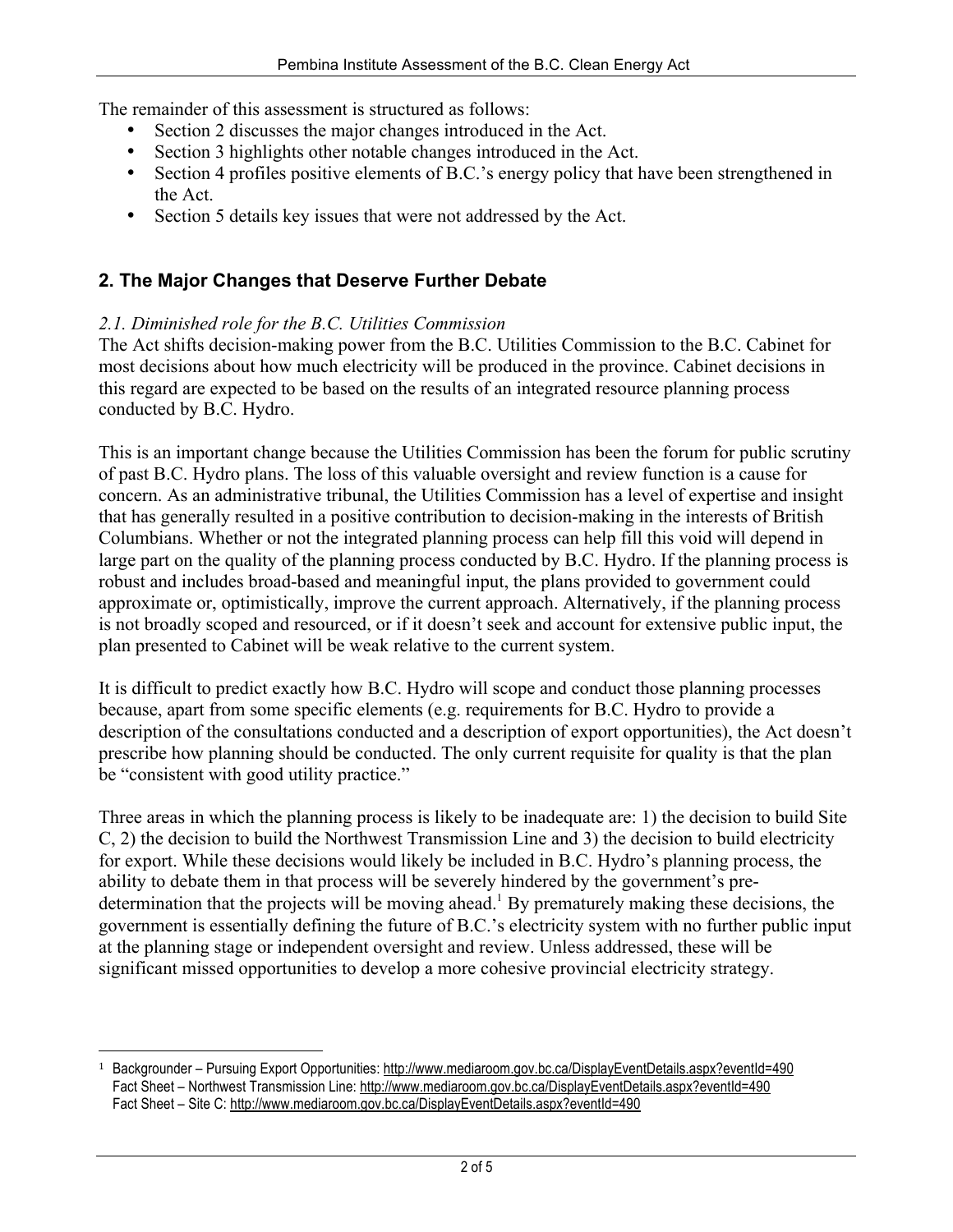#### *2.2 Explicit objective to pursue electricity exports*

B.C. has a longstanding history of trading electricity to take advantage of market opportunities because of the flexibility of the province's hydro-electricity. In the past decade, the trade balance of electricity has, on average, been declining and the amount of electricity produced in the province is currently close to the amount consumed. Existing policy to be electricity "self-sufficient" had already mandated B.C. Hydro to have a surplus equivalent to about 5% of demand. While this surplus would presumably be used for export, the new Act makes that objective much more explicit and suggests that a much larger surplus could be built for export.

The objective of building surplus resources in B.C. will be contentious, and rightly so because it is not a straightforward decision. There are economic opportunities and environmental benefits that could be associated with an export strategy, but whether or not those benefits materialize will depend in large part on the nature of the export contracts. For example, exporting clean electricity to other jurisdictions could help them reduce their greenhouse gas emissions if those jurisdictions have policies such as carbon taxes, cap-and-trade systems or renewable portfolio standards. Linked with this are the costs to B.C.'s environment, and a discussion about the trade-offs that will still be required. The needed public debate on this issue will be severely limited in any B.C. Hydro planning processes because the Act establishes being a net exporter of electricity as an objective, and mandates B.C. Hydro to incorporate export opportunities into their plan.

As part of the province's emerging export strategy, the Act intends to limit the likelihood that B.C. Hydro customers will be put in a position of subsidizing the development and transmission of exports through domestic rates. This is a sensible objective, but defining the costs associated with exports versus the costs associated with domestic use will be challenging. The Act leaves the task of determining this split to the B.C. Utilities Commission. Equally important questions are the degree to which the province will contribute to the costs, share the risks and share the benefits of an export strategy. The Act does not address these questions.

## **3. Other Notable Changes**

### *3.1. Feed-in tariffs to encourage emerging technologies*

The Act gives the government and B.C. Hydro the ability to implement feed-in tariffs (preferred pricing) for emerging clean electricity technologies that wouldn't be cost-competitive with resources such as wind or run-of-river projects. The Act doesn't provide details on what resources would qualify for the program, but possible examples could include geothermal or solar electricity. Additionally, no information is yet available on how much electricity will be contracted through the program. The program will be different from Ontario's feed-in tariff model, which is designed to encourage all types of renewable energy and be the province's primary purchasing tool for new supply. B.C. intends to continue its call for power process for more established types of renewable electricity.

### *3.2. Fuel-switching to reduce greenhouse gas emissions*

An objective in the Act is "to encourage the switching from one kind of energy source or use to another that decreases greenhouse gas emissions in British Columbia." To achieve this objective, the Act authorizes Cabinet to define eligible fuel-switching programs or projects, after which, utilities could choose to implement eligible projects and recover the costs through their rates. Until those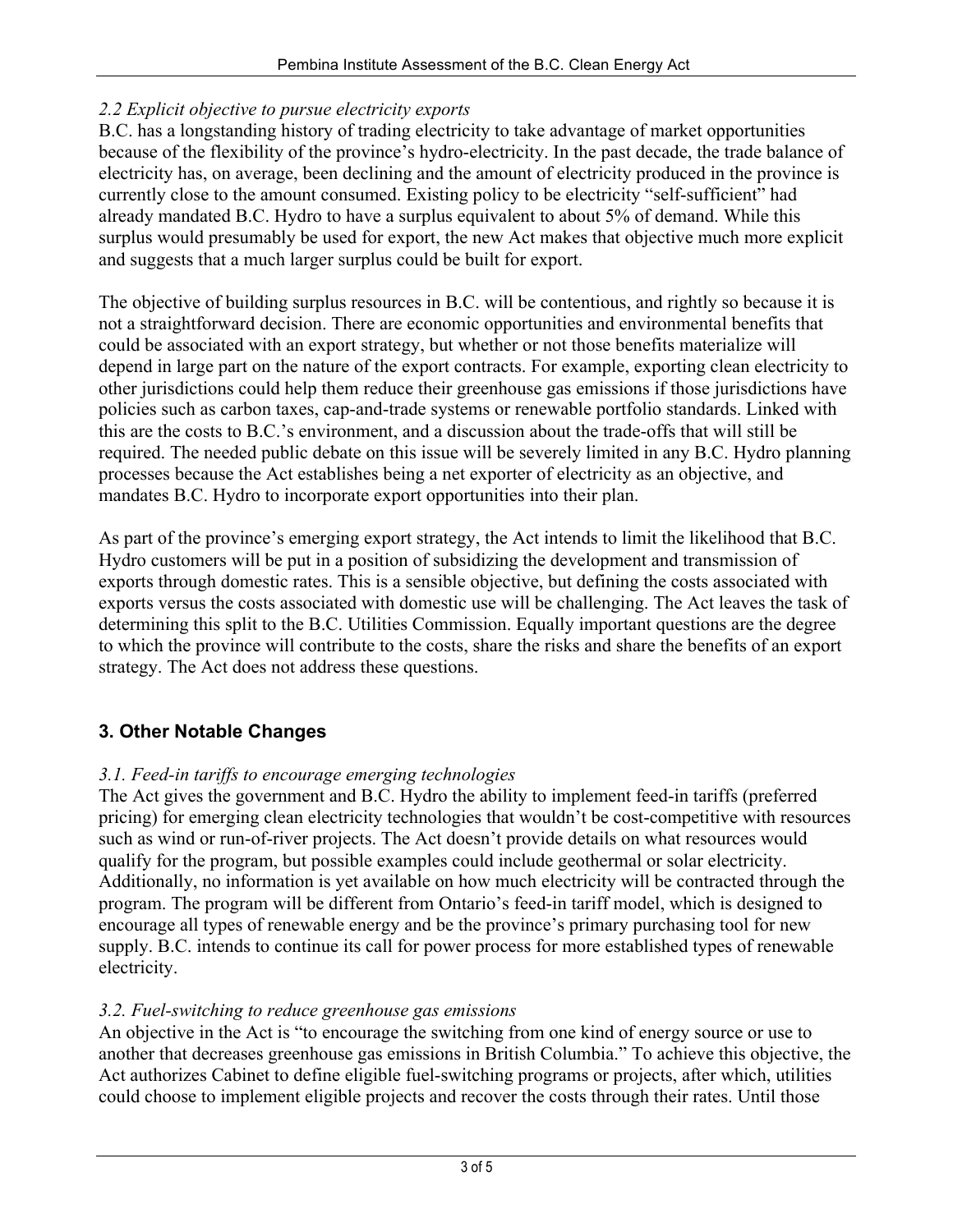prescribed programs and projects are determined, it is difficult to predict how it will actually influence utility planning and decision-making.

The objective is notable because it is the first time the government has moved away from a position of being agnostic on different fuel sources as long as the energy was being used efficiently. Having a fuel-switching objective could provide guidance to debates about switching between gas and electric heating, which has been an issue in past B.C. Hydro plans. This objective could also guide other discussions such as encouraging a switch to electric vehicles or taking this consideration further up the production chain and addressing the current pressure to develop new natural gas basins in B.C. Many of these decisions are not straight forward, and incorporating them into the integrated resource planning process would be welcome.

### *3.3 Creating a First Nations clean energy business fund*

Part 6 of the Act creates a new account within the provincial government's budget called the First Nations Clean Energy Business Fund. The account will start with up to \$5 million dollars and can be added to from general government revenues and from the land and water rents generated from power projects in B.C. The funds in the account can be shared with First Nations and used to help First Nations people participate in the clean energy sector. The Act provides few details about how much money will actually be in the account over time or how it will be shared with First Nations. The emergence of those details will dictate the degree to which the fund can fairly share the benefits of clean electricity projects with First Nations and help them be active participants in the sector.

## **4. Continued Strengths**

The Act affirms and strengthens two areas of electricity policy that have already seen significant improvement relative to the 2002 energy plan. Both could still be further improved, but the new steps are clearly positive ones.

## *4.1 Increased commitment to energy efficiency and conservation*

The Act increases the commitment to energy efficiency and conservation. Two-thirds of all new demand must be met with conservation and efficiency, rather than by building new supply. This is up from a 50% requirement established in the previous energy plan, but still below the 72% proposed in B.C. Hydro's last long-term acquisition plan. While the Act does mention the use of rates to encourage efficiency and conservation, it also sends contradictory messages by emphasizing a promise to have the most competitive rates in North America. Until B.C. breaks out of the paradigm of needing the lowest electricity rates in North America, the province will continue to overlook important opportunities to use energy more efficiently.

## *4.2 Increased commitment to clean or renewable electricity*

The Act increases the commitment to clean or renewable electricity from 90% to 93% of total supply. This policy direction has been partially responsible for the shift in B.C. away from the coal and natural gas proposals seen several years ago to a mix of predominantly wind, run-of-river and biomass projects. The 3% difference does not represent a huge change in terms of what B.C.'s electricity supply mix will look like, but the feed-in tariff previously mentioned will likely lead to some additional diversification.